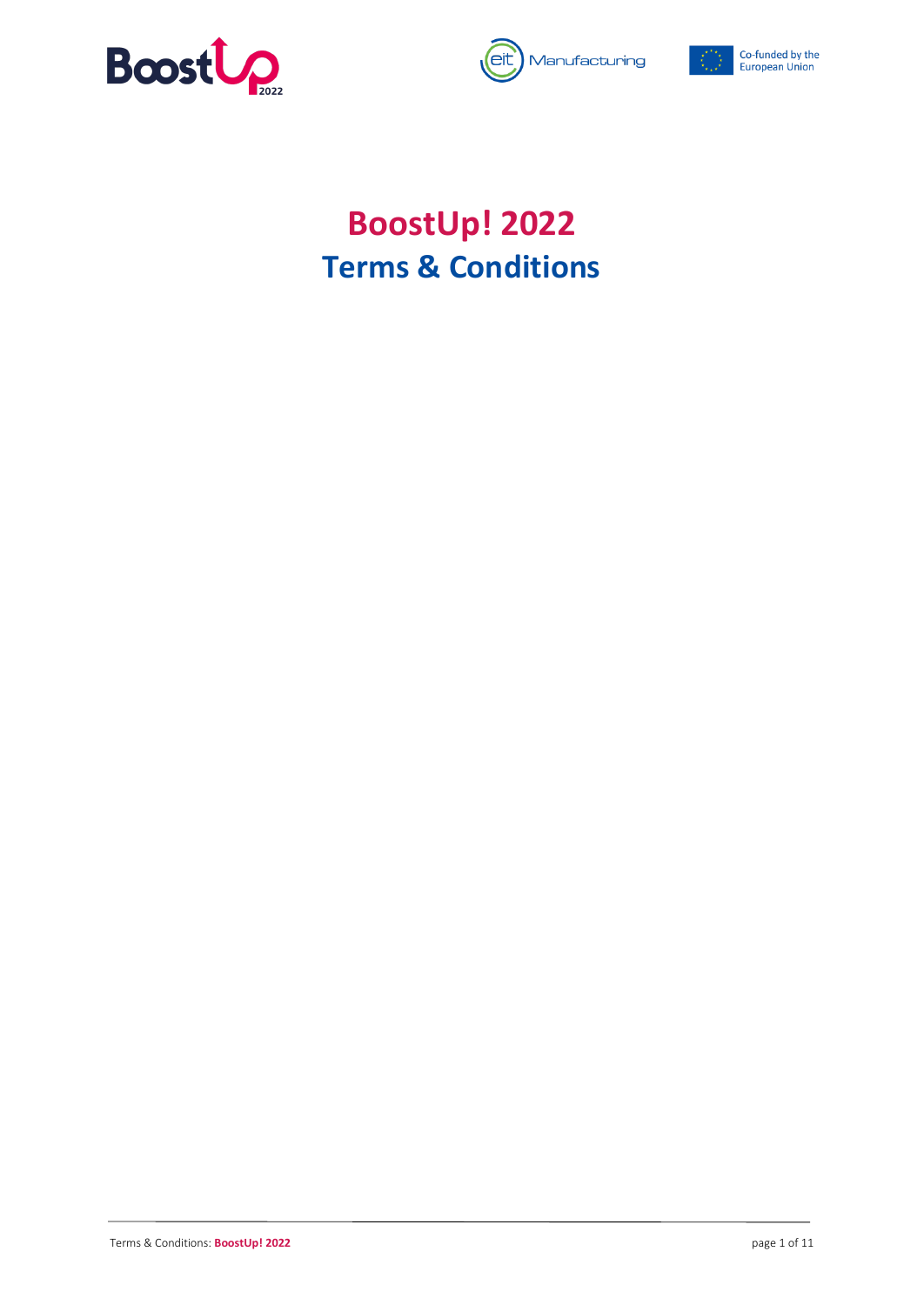





## Contents

| 1. |     |  |  |  |  |
|----|-----|--|--|--|--|
| 2. |     |  |  |  |  |
| 3. |     |  |  |  |  |
| 4. |     |  |  |  |  |
|    | 4.1 |  |  |  |  |
|    | 4.2 |  |  |  |  |
| 5. |     |  |  |  |  |
| 6. |     |  |  |  |  |
| 7. |     |  |  |  |  |
|    |     |  |  |  |  |
|    |     |  |  |  |  |
|    |     |  |  |  |  |
|    |     |  |  |  |  |
|    |     |  |  |  |  |
| 8. |     |  |  |  |  |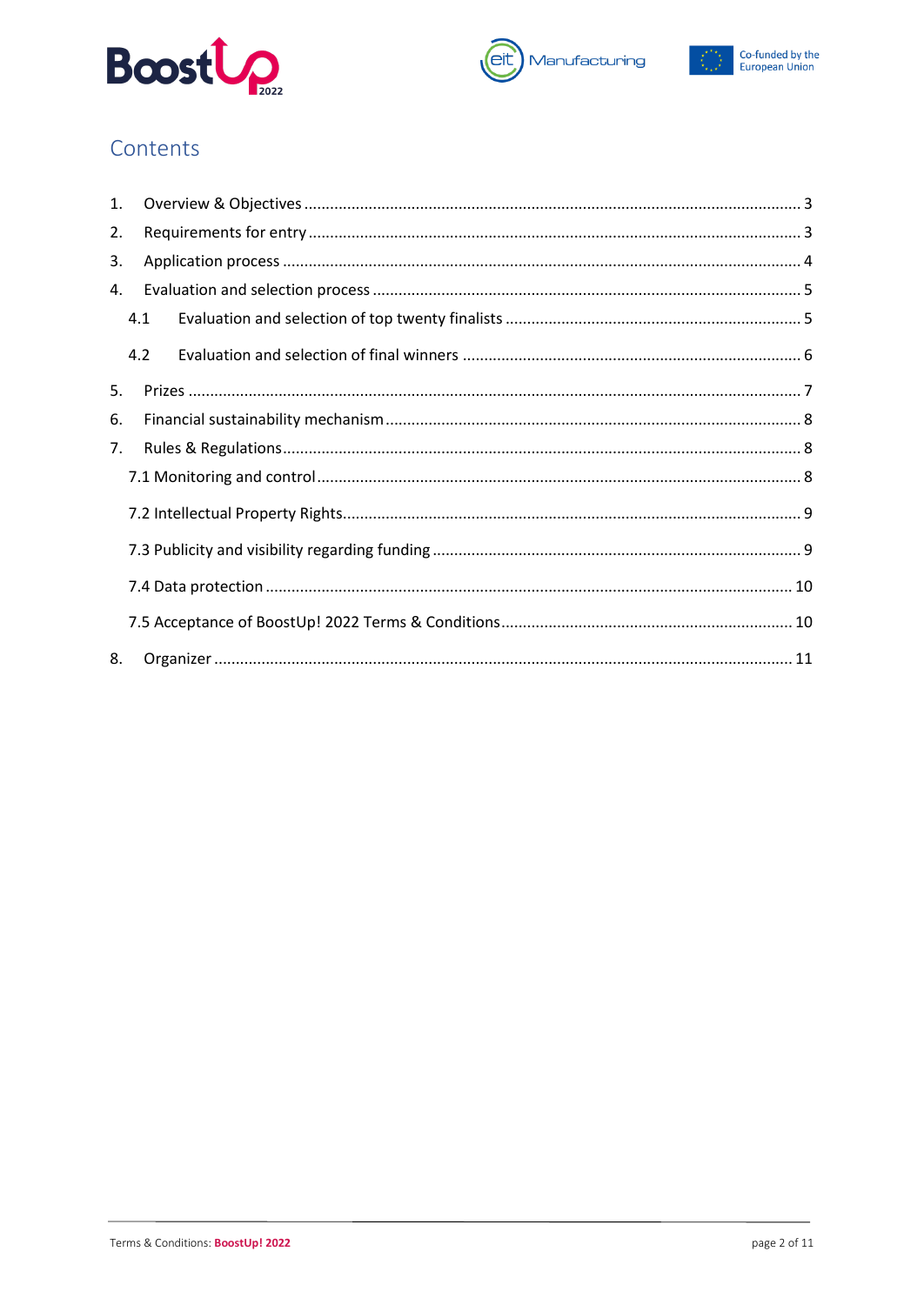





# <span id="page-2-0"></span>1. Overview & Objectives

EIT Manufacturing is organizing a pan-European competition under the brand name: **BoostUp! 2022**. The competition seeks to support startups who have demonstrated unique integration use cases of their solution - pilots and/or PoCs (proof of concept projects) - with a large manufacturing corporate.

The objective of this competition is to showcase the next generation of European manufacturing innovators and highlight new technology use cases. More specifically, BoostUp! 2022 is dedicated to supporting solutions to industrial challenges under the following thematic areas [\(EIT Manufacturing](https://www.eitmanufacturing.eu/what-we-do/focus-areas-flagships/)  [flagships\)](https://www.eitmanufacturing.eu/what-we-do/focus-areas-flagships/):

- 1. **Flexible Production Systems for Competitive Manufacturing** *Emerging technologies that enable almost limitless flexibility in product design and production, allowing full customisation.*
- 2. **Low Environmental Footprint Systems & Circular Economy for Green Manufacturing** *Using new technology to minimise use of resources, energy, and material in production systems enables new circular business models.*
- 3. **Digital & Collaborative Solutions for Innovative Manufacturing Ecosystems** *Collaboration and business on digital platforms and value networks enables companies to create new and highly efficient valuechains.*
- 4. **Human-machine co-working for socially sustainable manufacturing** *Smart use of automation and robots enables great workplaces, flexible production, and sustainable human work.*

The top twenty startups will be invited to present their pilots or PoCs at the BoostUp! 2022: Grand Final on 7 October 2022 in Athens, Greece. Up to eight (8) startups will be selected to receive a  $\epsilon$ 20,000 cash prize and a package of access to market and access to finance support services. There will also be an additional €5,000 cash prize for (1) the top ranked startup coming from a RIS country and (2) the top ranked female led startup.

### <span id="page-2-1"></span>2. Requirements for entry

The BoostUp! 2022 competition is open to startups who have demonstrated their solution with a manufacturing corporate and would like to showcase their work with the ambition to scale the technology further. Startups applying to BoostUp! 2022 must meet the following eligibility criteria:

- Are actively looking to grow
- Have a solution with **Technology Readiness Level** 7 or higher that falls within one of the EIT Manufacturing flagships (listed in section 1)
- Have finished a pilot or proof of concept between 31 July 2021 and 31 July 2022 with a manufacturing corporate (2021 global revenues of 50mn EUR+)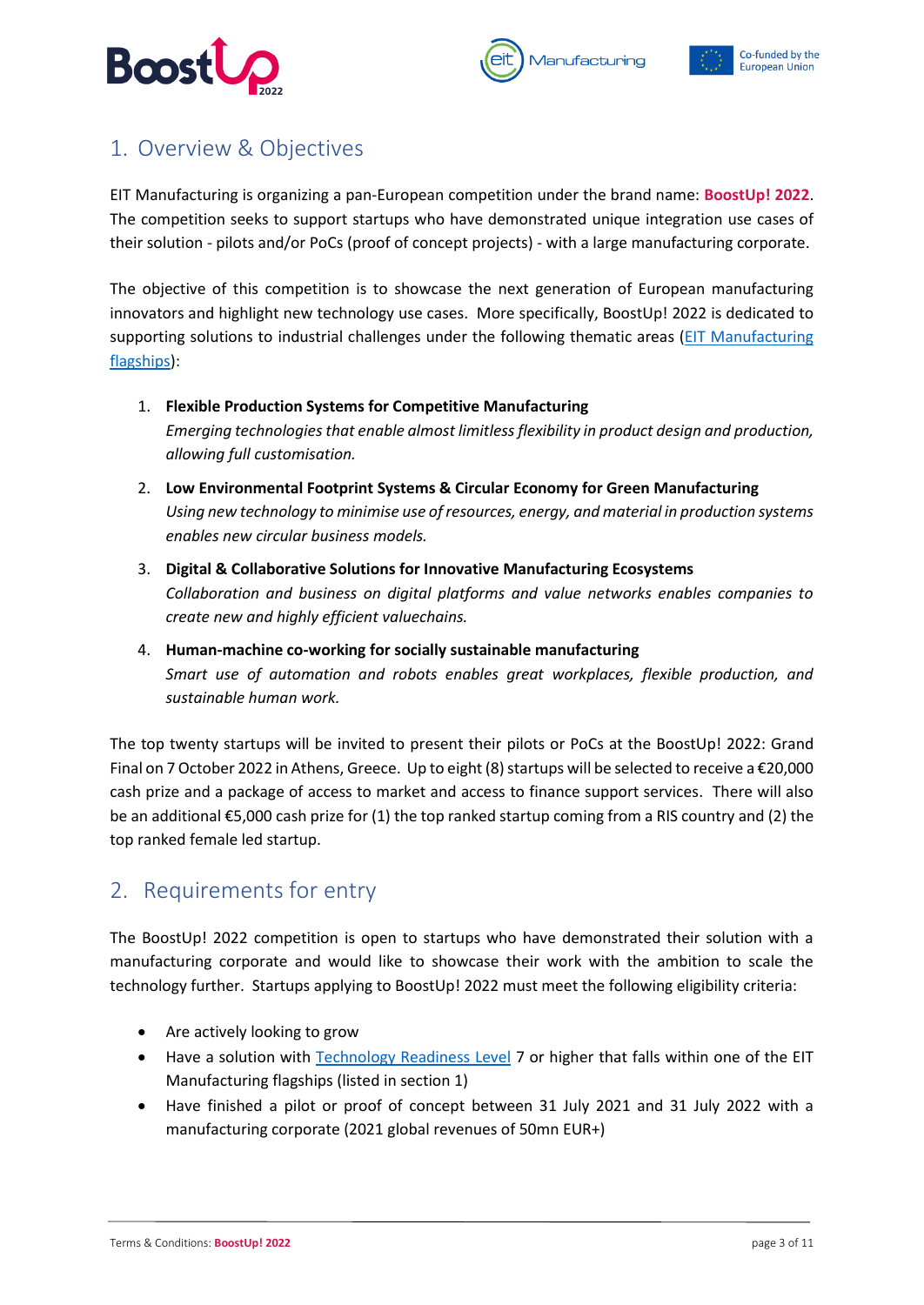





- Have a dedicated full-time team (2 people+) with a headquarters incorporated in any EU or Horizon Europe associated country
- Have established their legal entity in 2017 or later
- Have cumulative commercial revenues of 5 million EUR or less since the date of their legal establishment

Startups that have applied to previous EIT Manufacturing BoostUp! competitions are eligible to participate. However, the following startups are ineligible: BoostUp! Bridge 2021 competition winners, startups that have been approved by EIT Manfuacturing's Investment Committee prior to 31 July 2022, and/or any startup pilots/PoCs that have received funding under EIT Manufacturing's 2021 or 2022 annual call for proposals.

To be eligible for consideration of the two additional 5,000 euro cash prizes, the following definitions apply:

- RIS countries include those defined by the European Institute of Innovation & Technology [listed here.](https://eit.europa.eu/our-activities/eit-regional-innovation-scheme) The registered headquarters of a startup will be used to determine eligibility.
- Female led startup means a startup where the CEO is a female.

The official language of the competition is English. All submission material must be submitted in the English language and the finalists, selected for participation in the final live event, must pitch in the English language.

### <span id="page-3-0"></span>3. Application process

Each interested startup is requested to submit an application through our online application form [\(linked here\).](https://eitmanufacturing.submittable.com/submit/226949/boostup-2022) The application includes basic information about the startup, their solution, and the integration use case (pilot/PoC) completed with a manufacturing corporate.

The startup shall seek the necessary approval from any company involved in the pilot/PoC to authorize the sharing of information about the use case with EIT Manufacturing. EIT Manufacturing cannot be held responsible and will not accept any liability in case confidential information is received from the startup and/or the startup did not receive the necessary approval from the manufacturing corporate with whom they completed a pilot or proof of concept. A letter from the manufacturing corporate confirming completion of the pilot/PoC during the eligible timeframe will be required as part of the application submission. However, if a manufacturing corporate would prefer to not have its name publicly associated in the presentation of the use case, such an option is available. Please see the [required corporate confirmation letter](https://www.eitmanufacturing.eu/wp-content/uploads/2022/06/EITManufacturing_Corporate-Letter-of-Confirmation.docx) template for more details.

Submissions will be accepted from 13 June 2022 at 12:00 CEST until 31 July 2022 at 23:59 CEST. All submissions must be submitted through the [online Submittable platform](https://eitmanufacturing.submittable.com/submit/226949/boostup-2022) (linked here) before the aforementioned deadline to be considered. No paper applications will be accepted.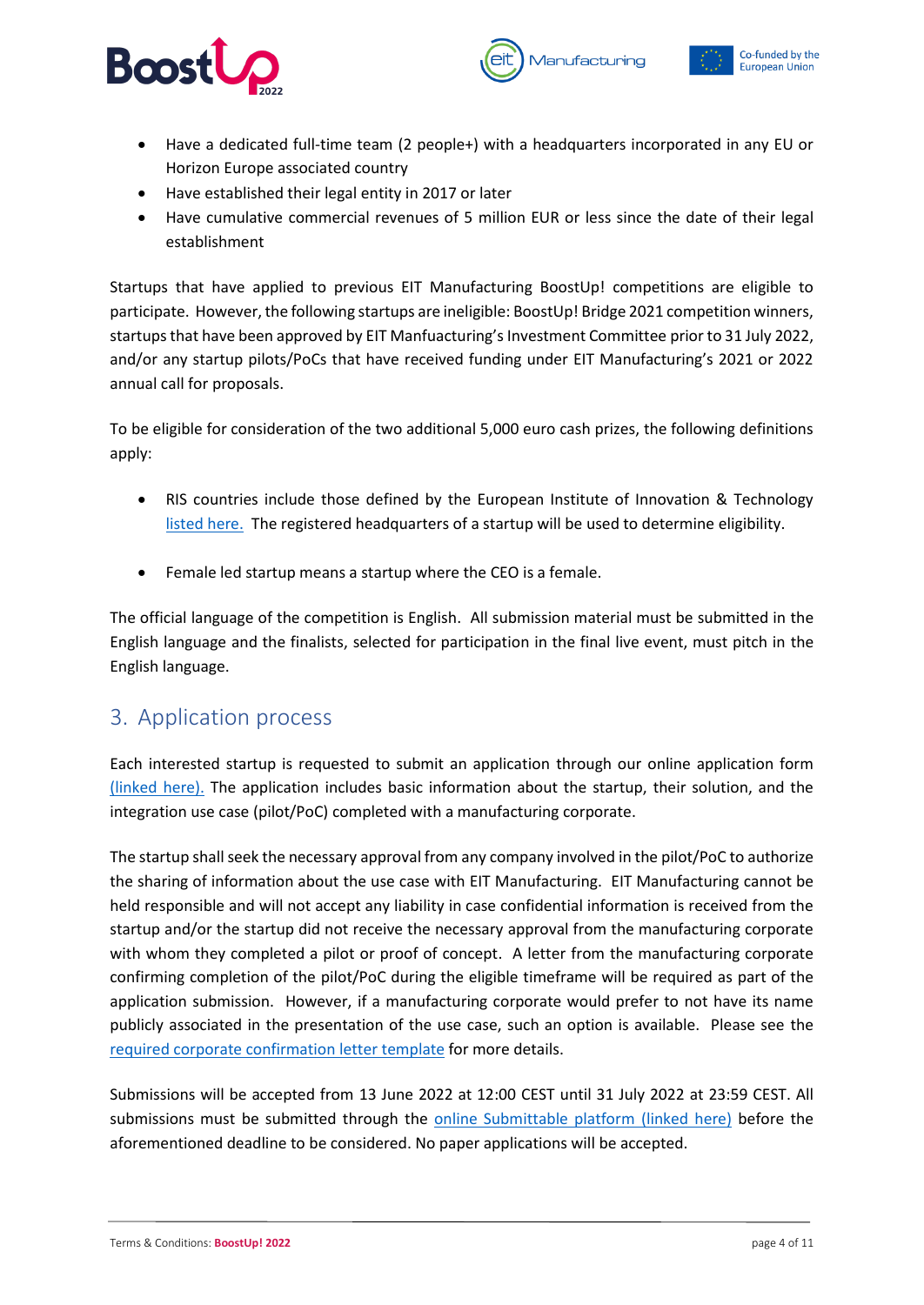

*Aanufacturing* 



EIT Manufacturing reserves the right to extend the submission deadline; any extension of the deadline will be communicated to the public on the competition website. It is the participants' responsibility to keep track of announcements and information on the website.

Only one application per startup will be accepted (i.e. each startup can apply with only one pilot/PoC). In the case of multiple applications from the same startup, only the last application will be considered.

**Non-eligible submissions will be excluded from the competition, and EIT Manufacturing reserves the right to exclude incomplete applications.** 

### <span id="page-4-0"></span>4. Evaluation and selection process

The evaluation and selection process for BoostUp! 2022 will be conducted in two phases: (1) selection of the finalists who will be invited to present at the BoostUp! 2022: Grand Final on 7 October 2022 and (2) selection of the final winners (up to 8 winners) during the BoostUp! 2022: Grand Final on 7 October 2022.

BoostUp! 2022 is designed to create an open, accountable, multi-step selection process based solely on the merit of the submitted applications. All eligible submissions shall receive the same opportunity.

### <span id="page-4-1"></span>4.1 Evaluation and selection of top twenty finalists

All application submissions received by the deadline will be screened by members of EIT Manufacturing's Business Creation team to ensure they meet the eligibility criteria noted in Section 2.

Each eligible submitted application shall then be evaluated by a team composed of EIT Manufacturing experts and scored according to the following assessment criteria:

| <b>Assessment criteria</b>                                                                                                                                                                                    | Weight    |
|---------------------------------------------------------------------------------------------------------------------------------------------------------------------------------------------------------------|-----------|
| Presentation of the integration use case (clarity around manufacturing corporate's pain point, how<br>startup's solution was applied, key milestones in the use case, KPIs/outcome, next steps if applicable) | 25%       |
| Impact of the startup's solution for the manufacturing corporate                                                                                                                                              | 20%       |
| Distinctiveness of solution and clarity of long-term competitive advantage                                                                                                                                    | 20%       |
| Scalability of the solution and integration use case to other potential customers                                                                                                                             | 20%       |
| Team expertise & entrepreneurial drive                                                                                                                                                                        | 10%       |
| General impression of the application (professionalism & impact)                                                                                                                                              | 5%        |
|                                                                                                                                                                                                               |           |
| International integration use case (PoC or pilot conducted in a country other than that of the startup's<br>country of headquarter registration)                                                              | +2 points |

For the first five criterion above, the assessment will be made with a score on a scale from 1 to 5:

| Score          | <b>Description</b>                                                           |
|----------------|------------------------------------------------------------------------------|
| <b>1. POOR</b> | Criterion is inadequately addressed or there are serious inherent weaknesses |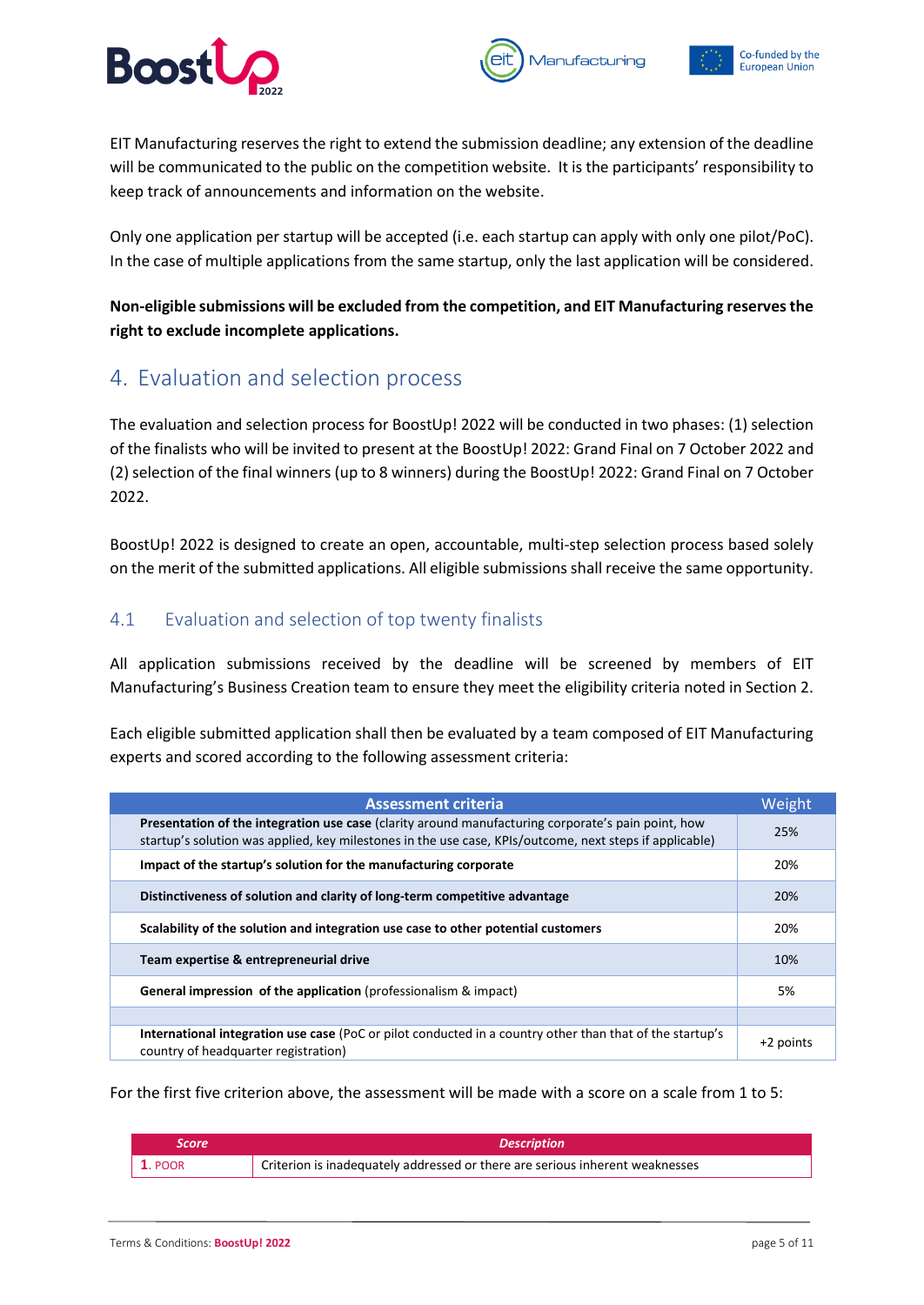





| <b>2. BELOW AVERAGE</b> | Proposal broadly addresses the criterion, but there are significant weaknesses                  |
|-------------------------|-------------------------------------------------------------------------------------------------|
| 3. AVERAGE              | Proposal addresses the criterion well, but a number of shortcomings are present                 |
| <b>4.</b> GOOD          | Proposal addresses the criterion very well, but a small number of shortcomings are present      |
| <b>5. OUTSTANDING</b>   | Proposal successfully addresses all relevant aspects of the criterion, any shortcoming is minor |

Following the scoring of each eligible application, a small selection committee will convene in a deliberation meeting to review the ranking and confirm the selection of the top twenty finalists. Finalists will be informed of their selection by mid-September 2022.

EIT Manufacturing reserves the right to increase or reduce the number of finalists on the basis of the amount of received applications and/or time and venue constraints related to the live BoostUp! 2022: Grand Final event on 7 October 2022.

The top twenty finalists will be invited to present their integration use cases during the BoostUp! 2022: Grand Final which will take place in Athens, Greece, on 7 October 2022. Startups will have the opportunity to present in person or remotely by video conference. However, attendance in person is highly recommended as all twenty finalists will be invited to join exclusive networking and matchmaking events on 7 October 2022 with international experts, corporate executives and/or public and private investors. For each finalist team, EIT Manufacturing will cover hotel expenses in Athens for 6 and/or 7 October 2022 and up to 500 euros related to airfare, taxis and other travel related incidentals.

All finalist startups will be required to agree to and sign this [linked support contract](https://www.eitmanufacturing.eu/wp-content/uploads/2022/06/BoostUp-2022_Startup-Support-Agreement.docx) stating that the startup will be supported by EIT Manufacturing for two months starting 15 September 2022. Support will include visibility and publicity as a finalist as well as participation, for those that attend in-person, at the exclusive networking/matchmaking event(s) in Athens on 7 October 2022.

At present, the event is planned to be hybrid, with most participants in presence. However, due to the evolving COVID-19 pandemic, it may be required to switch to a fully hybrid or entirely virtual event. A final decision on the format will be taken by mid-September 2022. Note that, due to external circumstances related to the evolution of the COVID-19 pandemic, the organizers may be forced to change the format of the event with little advanced notification to participants.

#### <span id="page-5-0"></span>4.2 Evaluation and selection of final winners

All pre-selected finalists will receive an email with the detailed timing of the final pitching competition sessions prior to the BoostUp! 2022 Grand Final event, currently scheduled for 7 October 2022.

During the event, each participant will have three (3) minutes to present their pilot/PoC, which will then be followed by an additional three (3) minutes of questions from the jury. The jury will be composed of up to 20 independent industrial experts and investors. EIT Manufacturing representatives will be present to moderate the pitching session and as observers during the jury deliberation.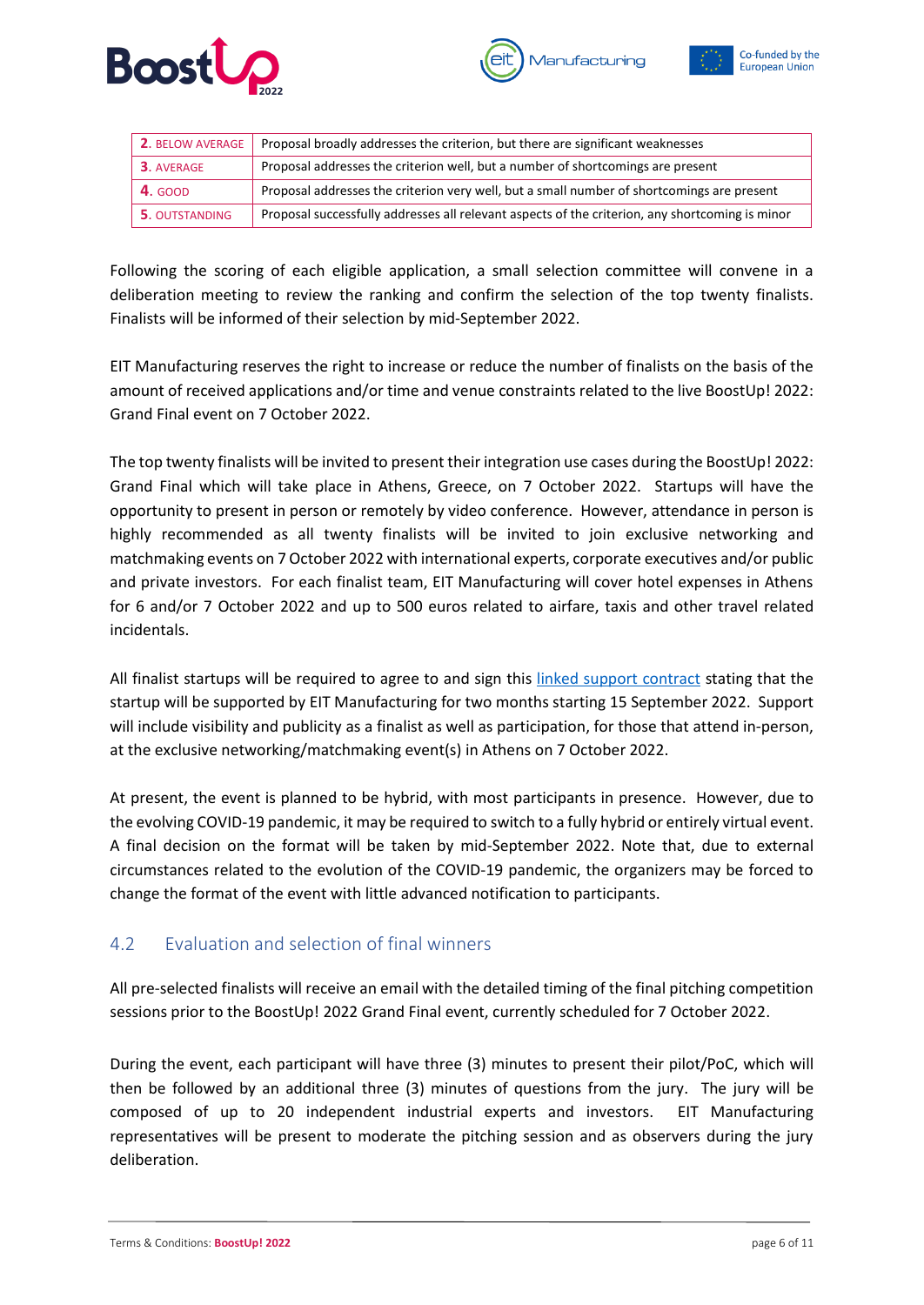





The jury of external experts will evaluate each startup presentation by referring to the following assessment criteria:

| <b>Assessment criteria</b>                                                                                                                                                                                    | Weight |
|---------------------------------------------------------------------------------------------------------------------------------------------------------------------------------------------------------------|--------|
| Presentation of the integration use case (clarity around manufacturing corporate's pain point, how<br>startup's solution was applied, key milestones in the use case, KPIs/outcome, next steps if applicable) | 25%    |
| Distinctiveness of solution and clarity of long-term competitive advantage                                                                                                                                    | 20%    |
| Impact of the startup's solution for the manufacturing corporate                                                                                                                                              | 20%    |
| Scalability of the solution and integration use case to other potential customers                                                                                                                             | 20%    |
| General impression of the presentation (professionalism & impact)                                                                                                                                             | 15%    |

For each criterion, the assessment will be made with a score on a scale from 1 to 5:

| <b>Score</b>            | <b>Description</b>                                                                              |
|-------------------------|-------------------------------------------------------------------------------------------------|
| $1.$ POOR               | Criterion is inadequately addressed or there are serious inherent weaknesses                    |
| <b>2. BELOW AVERAGE</b> | Proposal broadly addresses the criterion, but there are significant weaknesses                  |
| 3. AVERAGE              | Proposal addresses the criterion well, but a number of shortcomings are present                 |
| 4. GOOD                 | Proposal addresses the criterion very well, but a small number of shortcomings are present      |
| <b>5. OUTSTANDING</b>   | Proposal successfully addresses all relevant aspects of the criterion, any shortcoming is minor |

At the end of the presentations, the jury will convene in a deliberation meeting to rank the participants and select the top winners. Following this, a list of the winners will be publicly announced.

### <span id="page-6-0"></span>5. Prizes

Up to eight (8) startups will receive a cash prize of €20,000 to accelerate the scaling of their solution.

In addition, a €5,000 cash prize will be awarded to the top ranked startup coming from a RIS country and the top ranked female led startup. Please note, that the same startup cannot win both additional €5,000 cash prizes if in the case the top ranked RIS startup is also female led. If such a case occurs, the next highest ranked female led startup or RIS startup will be awarded.

For the top 8 winning startups not under current contract with EIT Manufacturing, a tailored package of access to market and access to finance services will be provided by EIT Manufacturing's Business Creation team. For clarity, the top ranked startup coming from a RIS country and/or the top ranked female led startup will only receive a tailored package of services if part of the top 8 winning startups.

A full overview of the BoostUp! 2022 prize package is below:

- A **€20,000 cash prize** to accelerate the scaling of your solution
	- o Potential additional €5,000 cash prize for top ranked startup coming from a RIS country and top ranked female led startup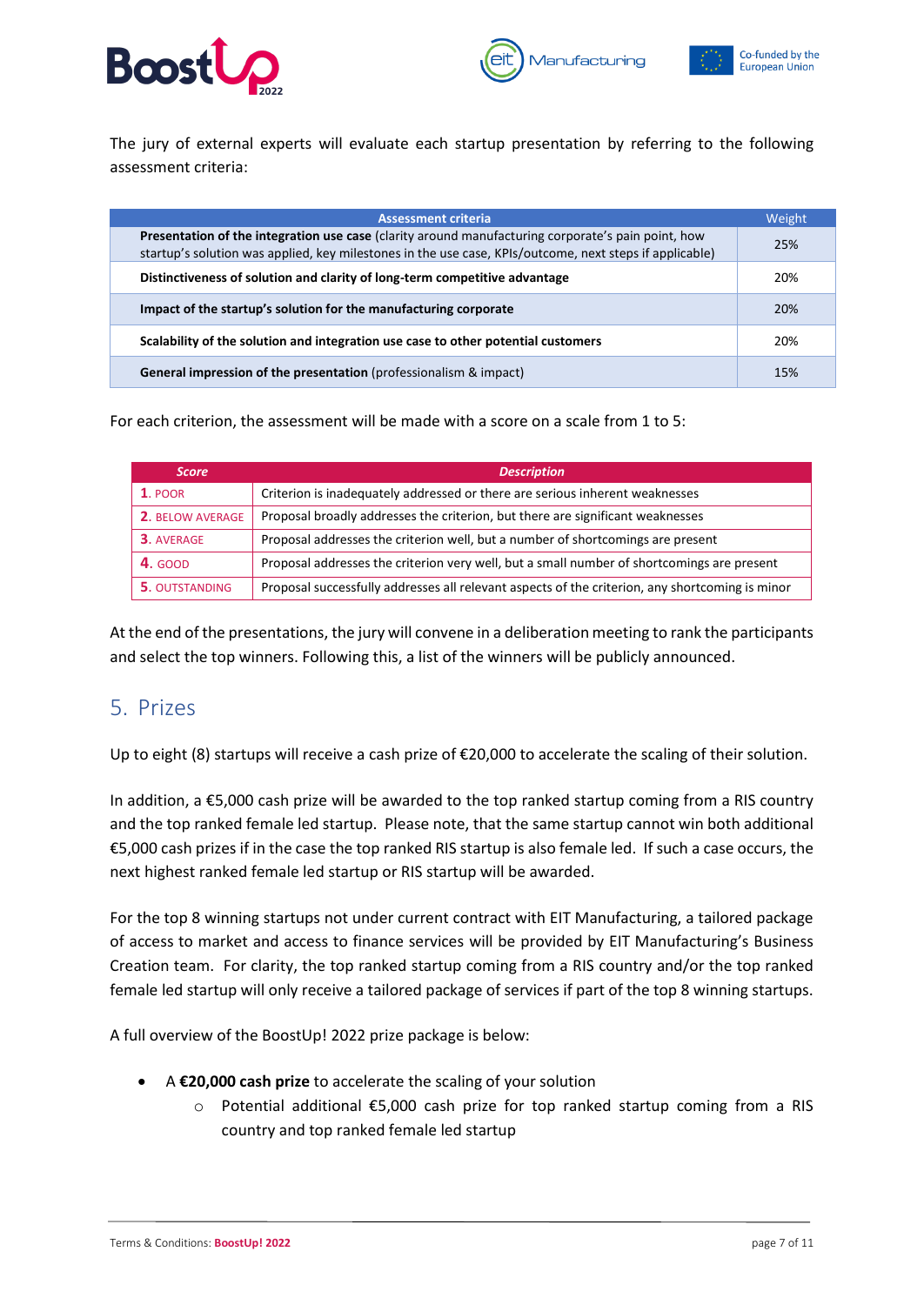





- **Tailored access to market & access to finance support** for startups not currently under contract with EIT Manufacturing
	- o Reach new customers and expand into new geographies with the dedicated support of our 10 Business Creation managers spread across Europe
	- o Receive professional support to prepare for fundraising, potential financing consideration by EIT Manufacturing, and introductions to VCs and early-stage funding opportunities
- **Access to EIT Manufacturing's network**
	- o Gain access to EIT Manufacturing's network of more than 65 pan-European partners from industry, academia and RTOs
	- o Invitation to join EIT Manufacturing's Startup CEO Club
	- $\circ$  Participate in EIT Manufacturing's broader portfolio of activities and programmes
- **International visibility and publicity** through EIT Manufacturing's communication channels

Manufacturing corporates that have consented to have their name publicly associated in the presentation of the winning projects will also enjoy international visibility and publicity through EIT Manufacturing's communication channels.

### <span id="page-7-0"></span>6. Financial sustainability mechanism

EIT Manufacturing is committed to supporting the best solutions with the highest potential to generate an impact in the European manufacturing value chain. In addition, EIT Manufacturing is committed to developing its financial sustainability strategy as mandated by EIT, the European Institute of Innovation and Technology.

For the winning companies who will receive tailored access to market & access to finance support, EIT Manufacturing reserves the right to include success fees related to introductions made to potential customer and/or investor parties. The final mechanism will be tailored and agreed with each winning startup prior to the delivery of the aforementioned prize package.

### <span id="page-7-2"></span><span id="page-7-1"></span>7. Rules & Regulations

#### 7.1 Monitoring and control

#### **Documentation prior to delivery of prizes:**

Before EIT Manufacturing wires any cash prize, the selected companies must provide the following:

- Letter of intent on how the company plans to spend the prize with a clear link to how it will scale the company's solution
- Company registration certificate
- Bank details
- Proof that the startup does not have any outstanding issues with local tax authorities/administration authorities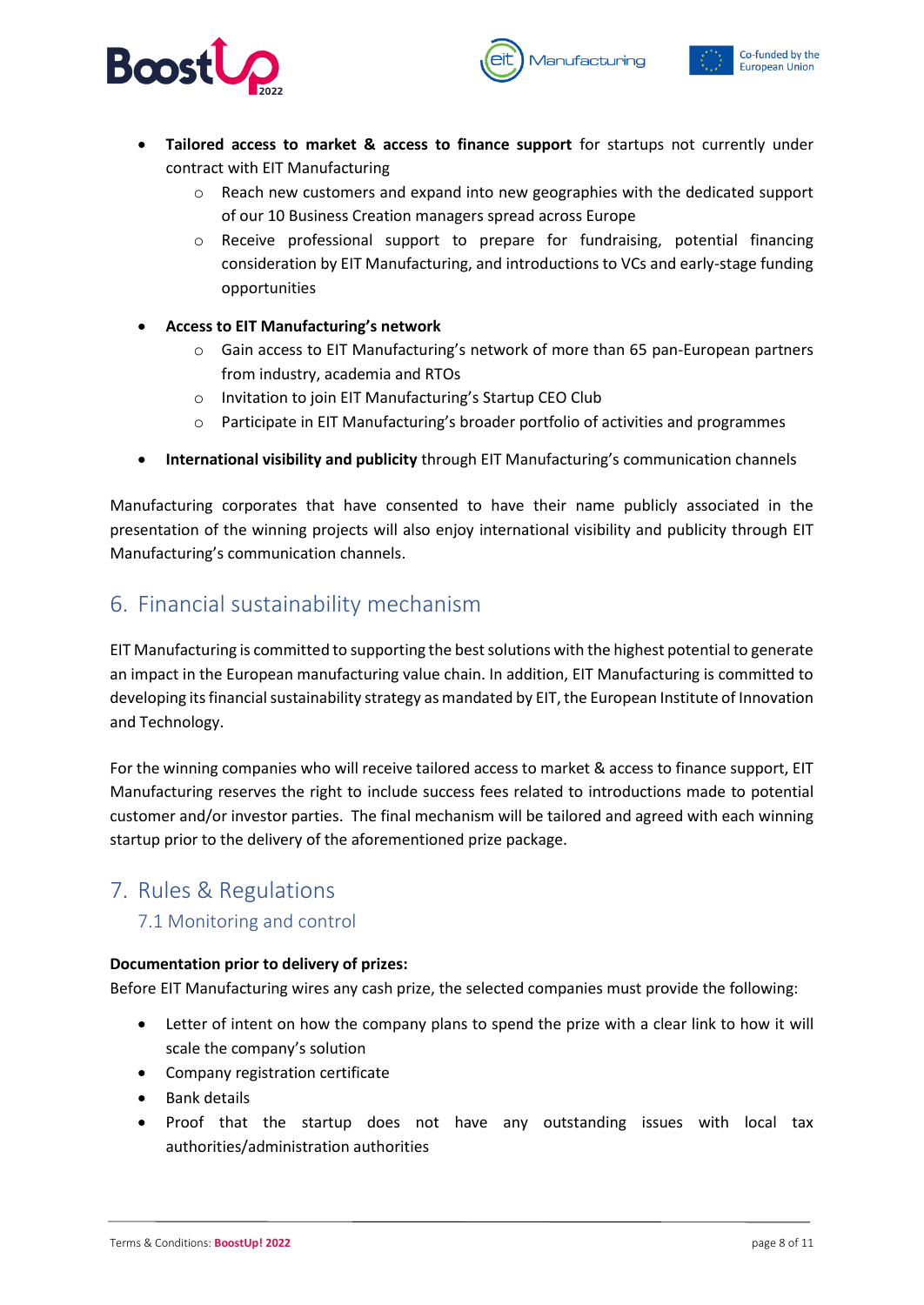

• Declaration of honour (template to provided by EIT Manufacturing) stating that the company does not have any outstanding issues, which could adversely impact the reputation of EIT Manufacturing.

Manufacturing

Before EIT Manufacturing delivers access to market and/or access to finance services, the company and relevant members of the Business Creation team will discuss and agree upon a tailored set of services based on the needs of the company. This agreement, to be signed by the company and EIT Manufacturing, will include an overview of services and the expected duration in addition to the relevant FS mechanism if applicable (as noted above in section 6).

#### **Reporting after delivery of prize package:**

Following the end of support services provided by EIT Manufacturing's Business Creation team, the startup must sign a 'declaration of honour' confirming the set of services recieved. A template will be provided by EIT Manufacturing.

#### **Right to activate audits**:

EIT Manufacturing retains the right to activate an audit on prize-receiving startups from BoostUp! 2022 in case of alerts and/or to confirm governance and proper usage of the funds. In case of any identified issue(s), EIT Manufacturing reserves the right to cancel the prize package.

#### <span id="page-8-0"></span>7.2 Intellectual Property Rights

Participants retain full and exclusive ownership of their prior information and intellectual property rights. By submitting their application, participants affirm that they hold ownership or have legally secured the right to use all elements of the innovative solution. Participants agree to indemnify and hold harmless EIT Manufacturing and/or any assignee or affiliate from any third-party allegations or claims of intellectual property rights infringement by the product or service of participants.

#### <span id="page-8-1"></span>7.3 Publicity and visibility regarding funding

The prize-receiving startups must commit to promote EIT Manufacturing and BoostUp! 2022 in a strategic and effective manner.

A communications package including guidelines will be provided to all selected companies. Unless EIT Manufacturing requests or agrees otherwise or unless it is impossible, any communication activity related to the action (including in electronic form, via social media, etc.) must:

- display the EIT Manufacturing logo with the EU emblem (equal width for the EIT Manufacturing brandmark and the EU flag)
- include the following text: "Co-funded by the European Union."

When displayed together with another logo, the EIT Manufacturing logo and EU emblem must have appropriate prominence. For the purposes of their obligations, the selected companies may use the

Co-funded by the

**European Union**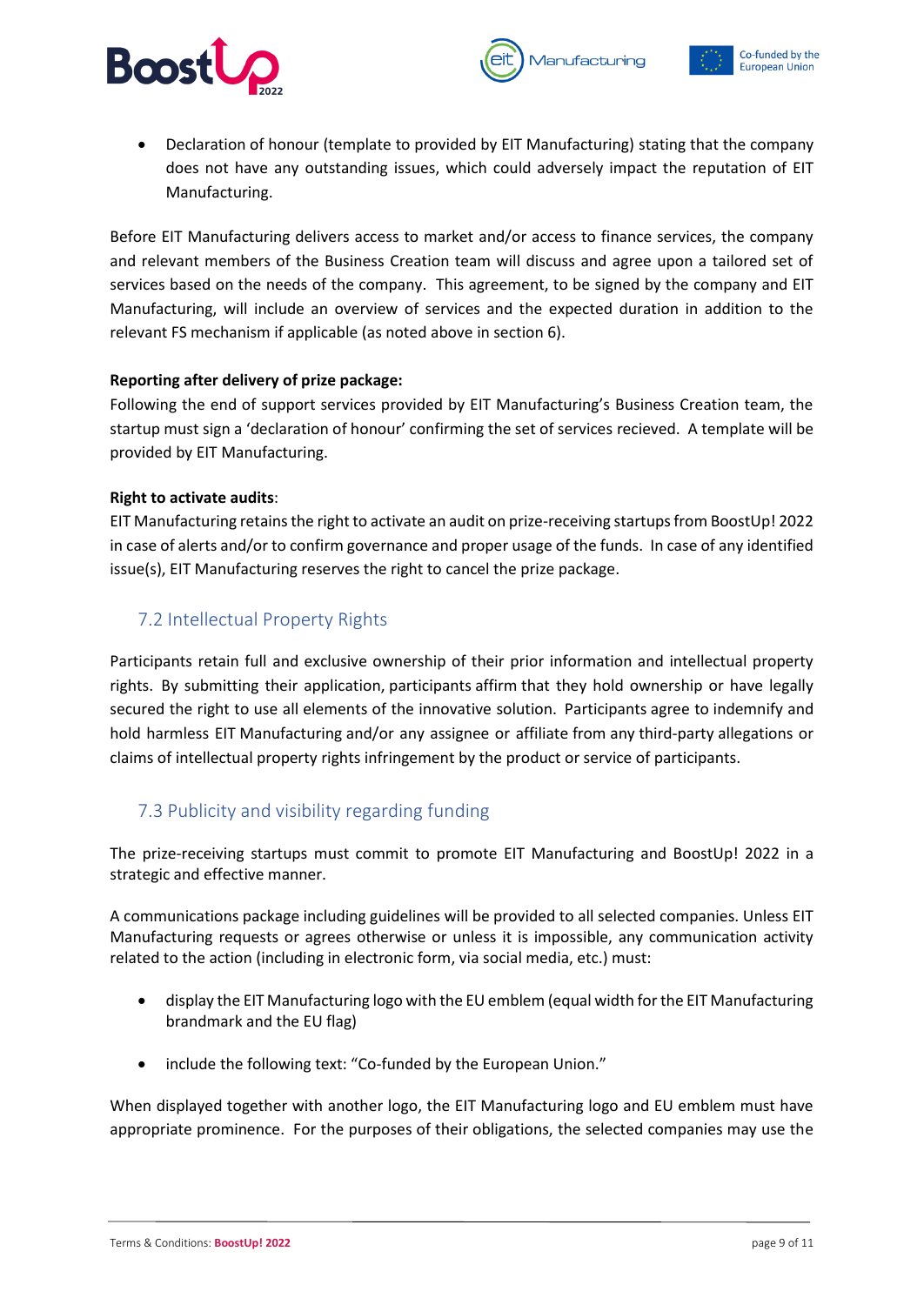

EIT Manufacturing logo and the EU emblem without first obtaining separate approval from EIT

Manufacturing

Moreover, selected startups may not appropriate the EU emblem or any similar trademark or logo, or seek any other intellectual property rights in relation thereto, whether by registration or by any other means. EIT Manufacturing reserves the right to revoke the above right of use at any time in its sole and unfettered discretion.

Manufacturing. This does not, however, give them the right to exclusive use.

By submitting their application, companies agree to the possible inclusion of their company and integrated use case (pilot/PoC) in any media coverage by EIT Manufacturing and its partners, such as press releases or publications. Also, all selected companies agree that their personal data, such as their names and affiliations, pictures, videos, and sounds may be used for such purposes by EIT Manufacturing and its partners.

#### <span id="page-9-0"></span>7.4 Data protection

The sole purpose of the collection of data is to verify the eligibility of the submitted applications and to identify the best companies. Participants will provide name, postal address, email address and telephone number ("personal data") only for the purposes related to execution of the call. EIT Manufacturing will process the submitted material according to the European General Data Protection Regulation (GDPR).

Participants have the possibility to indicate that EIT Manufacturing may grant access to parts of their submission to trusted investors and partners.

The application submission and evaluation process will be done via [Submittable,](https://www.submittable.com/) an online submission management tool by Submittable Holdings, Inc.

YOUR CONSENT TO THE USE OF SUBMITTABLE AS SUBMISSION AND EVALUATION TOOL: By submitting your application for this competition you implicitly state your consent to th[e Terms and Conditions](https://www.submittable.com/terms-and-conditions/) as well as the [Privacy policy](https://www.submittable.com/privacy/) of Submittable.

YOUR CONSENT TO THE USE OF PERSONAL DATA: By submitting your application to this competition you consent that EIT Manufacturing will collect, transfer, process, store and delete your data in accordance with the aforementioned conditions.

#### <span id="page-9-1"></span>7.5 Acceptance of BoostUp! 2022 Terms & Conditions

By submitting an application form, the participant agrees to these Terms & Conditions, which form part of the submission. Participants agree that they have no legal entitlement to any prize.

EIT Manufacturing reserves the right to make reasonable amendments to these Terms & Conditions. Amendments and additions to these Terms & Conditions shall be valid only if communicated in writing or otherwise made available to the participants.

Co-funded by the

**European Union**